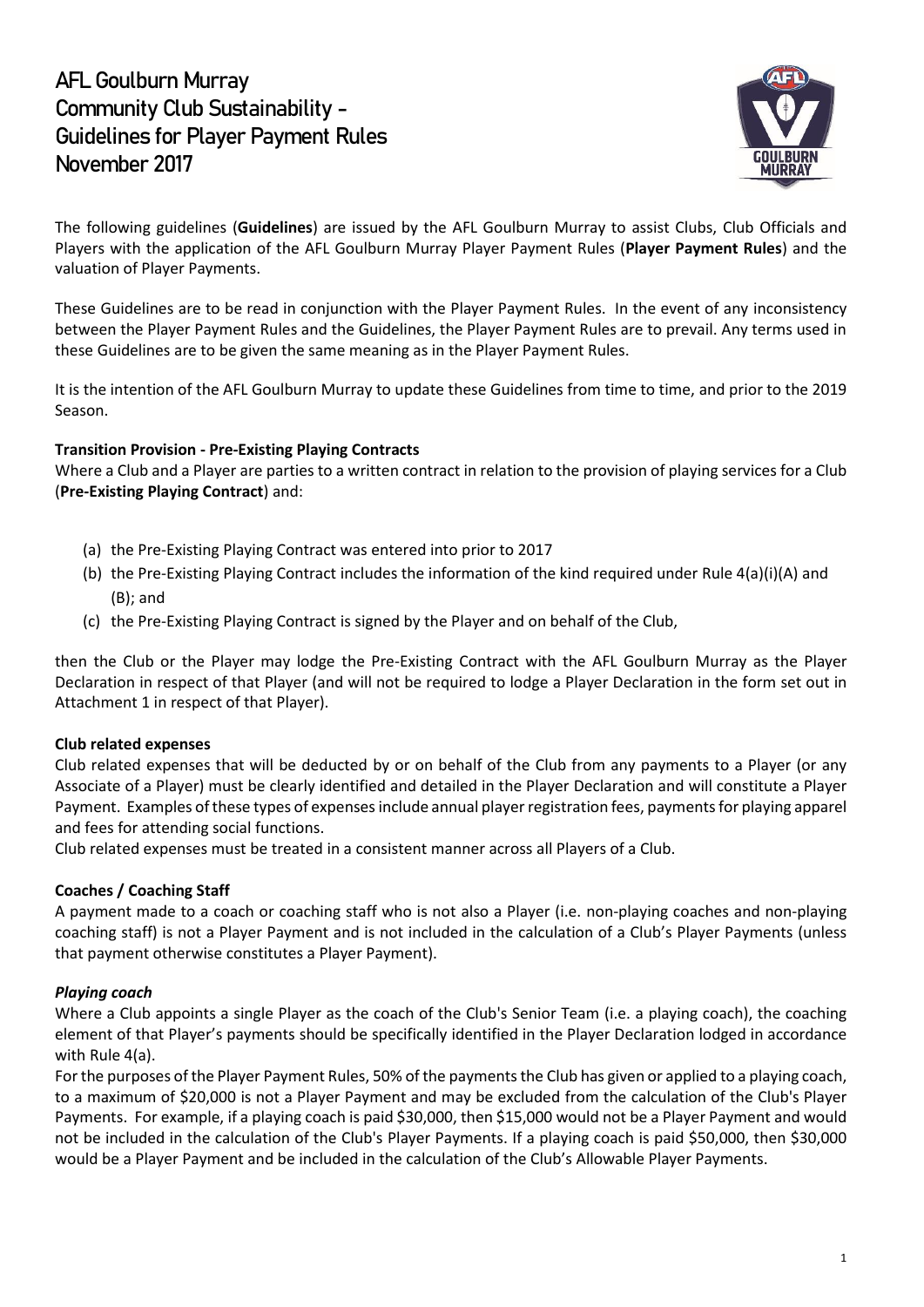### *Co-coaching*

Where a Club appoints one coach of the Club's Senior Team who is not a Player, and one coach who is a Player (in a co-coach arrangement), the amount paid to the coach who is a Player that is not a Player Payment and may be excluded from the calculation of the Club's Player Payment calculations is no more 25% of their total remuneration, to a maximum of \$10,000.

Where a Club appoints two coaches of the Club's Senior Team who are both Players (in a co-coach arrangement), the amount paid to the coaches that is not to be considered a Player Payment and may be excluded from the calculation of the Club's Player Paymentsis no more than 25% of the total payments to both coaches, to a maximum of \$10,000 per coach.

The exclusion under this guideline applies up to a maximum of two co-coaches. For all Co- Coaching arrangements, clubs must seek a ruling under Rule 8 (d).

### *Coaching Other Teams*

Where a Player coaches any open age team, (other than the Club's Senior Team) or the oldest under age team at the Club (e.g. Under 19, Under 18 or Under 17 team), the payment to the Player for coaching this team must be specifically identified in the Player Declaration, and any payment, to a maximum of \$3000, will not be considered a Player Payment and may be excluded in the calculation of the Club's Player Payments. *General*

The guidelines above that allow for the exclusion of certain parts of payments to coaches from Player Payments will only apply where:

- (a) all payments to the coach have been specifically detailed in the Player Declaration and the Declarations lodged by the Club under Rule 4(a);
- (b) the relevant playing coach or other team coach holds a current AFL Coaching Accreditation; and
- (c) the relevant playing coach or other team coach is specifically identified on the team sheet for the relevant Match to which the payment applies.

Any amount not excluded from the calculation of the Club's Player Payments will be included in the calculation of the Club's Player Payments.

### *Assistant Coaches*

All payments to Players in relation to services to the Club as an assistant coach will be a Player Payment and included in the calculation of the Club's Player Payments.

### **Employment**

For the purposes of the Player Payment Rules, when assessing whether an employment arrangement with a Club or an Associate of a Club is bona fide, consideration will be given to, among other things, current commercial practices, market rates for payments for similar employment arrangements and any relevant industry awards. All employment related payments associated with the operations of the Club (e.g. bar manager, canteen, ground maintenance etc.) must be declared under Rule 4. Clubs may apply for a Ruling under Rule 8(d) as to whether such payments constitute Player Payments and as to their value for the purposes of the Player Payment Rules.

If a Club wishes to employ a Player to fulfil a (non-coaching) Club related role (e.g. groundskeeper) and is of the view that the payments paid to a Player for that employment has not assisted in the recruitment and/or retention of that Player to play in a team of the Club, and it can be shown the Player's qualification and or experience are relevant to the employment, the Club may apply to AFL Goulburn Murray for a ruling under Rule 8(d) as to whether such payments constitute Player Payments and as to their value for the purposes of the Player Payment Rules.

### **Provision of Services**

For the purposes of the Player Payment Rules, when assessing whether the provision of services by a Player or an Associate of a Player to a Club or an Associate of a Club is bona fide, consideration will be given to, among other things, current commercial practices and market rates for payments for similar services.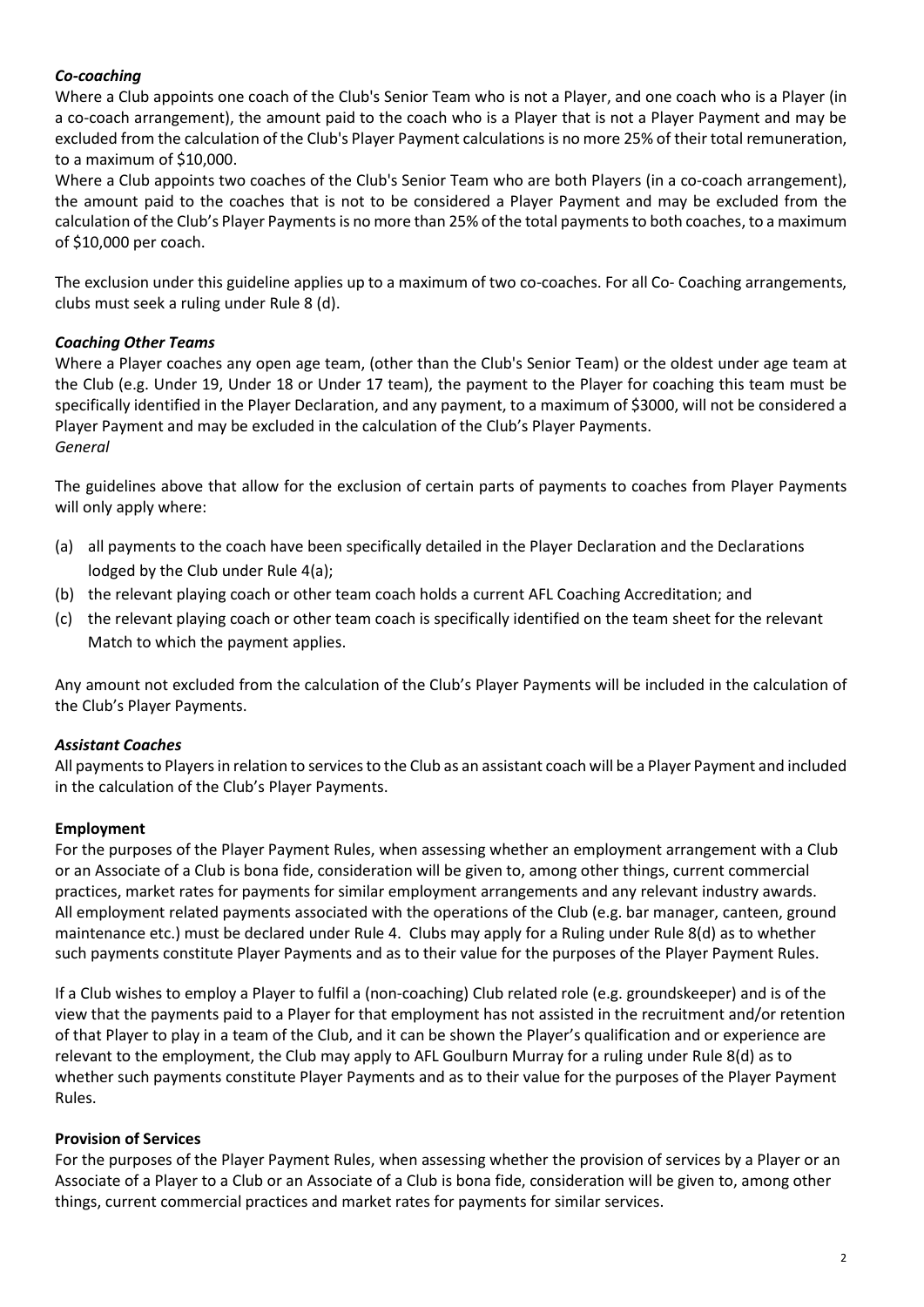All services related payments associated with the operations of the Club (e.g. bar manager, canteen, ground maintenance etc.) must be declared under Rule 4. Clubs may apply for a Ruling under Rule 8(d) as to whether such payments constitute Player Payments and as to their value for the purposes of the Player Payment Rules.

If a Club wishes to engage a Player to provide (non-coaching) Club related services (e.g. grounds keeping services) and is of the view that the payments paid to a Player has not assisted in the recruitment and/or retention of that Player to play in a team of the Club, and it can be shown the Player's qualification and or experience are relevant to the role, the Club may apply to the AFL Goulburn Murray for a ruling under Rule 8(d) as to whether such payments constitute Player Payments and as to their value for the purposes of the Player Payment Rules.

### **Awards / Incentives**

Player incentives / match awards paid in cash are Player Payments and are included in the calculation of the Club's Player Payments. This includes Weekly Awards, or incentive / bonus payments made to a Player for awards that relate to (but is not limited to) Club and best and fairest awards, goal kicking and like awards. Non-cash benefits in the form of an award provided by a Club to Players up to a maximum value of \$300 per week per Club, and to a maximum of \$100 per week for any one Player of the Club, may be treated as not being a Player Payment and therefore not included in the calculation of the Club's Player Payments.

For the avoidance of doubt, any media, or League awards provided to a Player shall not be a Player Payment and is not included in the calculation of a Club's Player Payments.

### **Player Affiliation / Player Registration Fees / Player Insurance**

Any payment for player affiliation, player registration or insurance which the Club has agreed to pay under their arrangements with an affiliated League, Region Commission or AFL Victoria shall not be a Player Payment and is not included in the calculation of the Club's Player Payments.

Any additional insurance (including health and / or income insurance) obtained by a Club on a per team basis shall not be a Player Payment and is not included in the calculation of the Club's Player Payments.

Any health and / or income insurance paid by a Club or an Associate of a Club for and on behalf of an individual Player shall be a Player Payment which is included in the calculation of the Club's Player Payments.

Loss of income paid to a Player via an insurance policy obtained by the Club shall not be a Player Payment and is not included in the calculation of the Club's Player Payments.

### **Injury Payments / Medical Expenses / One Off Lump Sum Compassionate Payments**

A Club may apply to the AFL Goulburn Murray for a ruling under Rule 8(d) to approve the payment by a Club of: (a) injury payments;

- (b) the payment of medical expenses; or
- (c) a one-off lump sum payment via fundraising activities to be provided to a Player on compassionate grounds,

in respect of a Player, such that these payments are not a Player Payment and are not included in the calculation of the Club's Player Payments.

Any such applications must be made to the AFL Goulburn Murray before any payment is given or applied to the Player.

The AFL Goulburn Murray will consider any such application on a case-by-case basis.

### **Bonus Payments**

All incentive-based payments to Players (including playing coaches) shall be treated as a Player Payment, and therefore included in the calculation of a Club's Player Payments. For example, a bonus payment to a Player associated with winning a grand final.

The arrangements for such payment should be detailed in both the Player Payments Budget / Final Declaration statements completed by the Club (see Rule 4(c) & (d)) and the Player Declaration completed by the Player (see Rule 4(a)).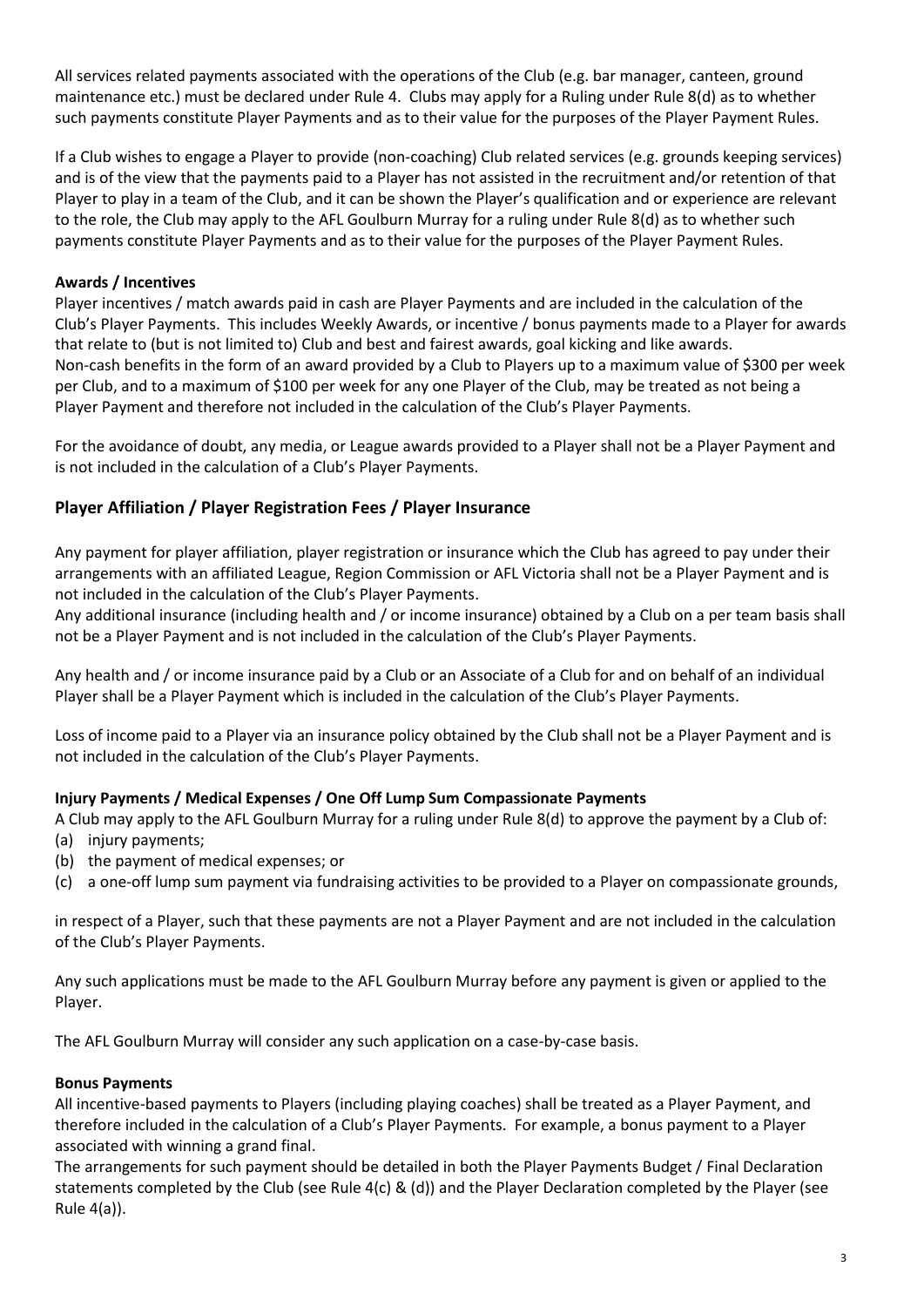### **Finals appearances**

Clubs should be aware that any payments relating to finals appearances by Players will be Player Payments, and will be included in the calculation of the Club's Player Payments.

### **Travel and Accommodation**

Any cash or non-cash payments and benefits given or applied by or on behalf of a Club for travel expenses of a team nature, for example the hiring of a bus to travel to away games, in which the benefit is not received by a Player on an individual basis is not a Player Payment and is not included in the calculation of a Club's Player Payments.

Cash or non-cash payments and benefits given or applied to a Player in connection with their travel or accommodation costs associated with a Player's past, present or future services with a Club as a football player shall be treated as a Player Payment, and therefore are included in the calculation of the Club's Player Payments.

If a Club has any questions about whether its specific travel or accommodation arrangements may constitute a Player Payment it should contact the AFL Goulburn Murray. If necessary, a Club may also apply for a ruling under Rule 8(d) in relation to such payments.

### **Forms**

The Player Declaration, Budget / Final Declaration and Non Declared Payment Statement forms for 2018 are annexed as Attachments 1, 2 and 3 of this Guideline respectively.

#### **Rulings**

Any ruling made by the AFL Goulburn Murray under Rule 8(d) shall be made on the basis of the information provided by the Club. Each such ruling shall be final and binding on the Club making the application for the ruling and shall apply to the particular circumstances of the application. Each ruling will have no precedential value and the AFL Goulburn Murray will make each ruling based on the information provided to it by the Club in respect of that application.

#### **Further questions**

Should you have any questions about the Player Payment Rules or these Guidelines or if you require information about obtaining a ruling under Rule 8(d), please contact:

> **AFL Goulburn Murray Kialla Park Recreational Reserve, Kialla, VIC, 3631 03 58235 021**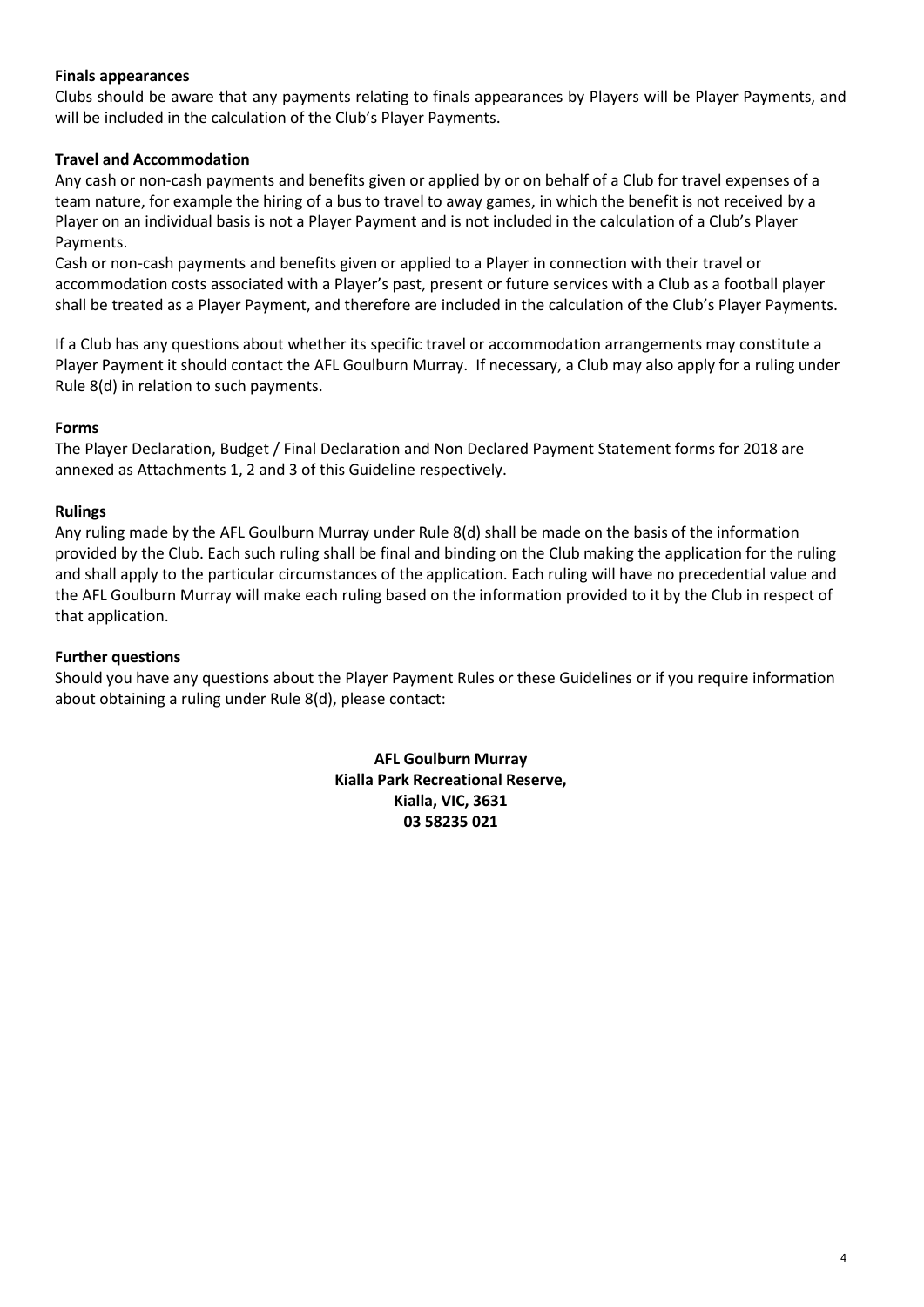#### **Attachment 1**

#### **STANDARD PLAYER DECLARATION** *(Rule 4(a))*

#### **NAME, CLUB AND LEAGUE**

| This Declaration is made by: |                                                                                                        |
|------------------------------|--------------------------------------------------------------------------------------------------------|
| Of:                          |                                                                                                        |
| An affiliated club of the:   |                                                                                                        |
| Affiliated with:             |                                                                                                        |
| <b>VALIDITY PERIOD</b>       |                                                                                                        |
| <b>PLAYER PAYMENTS</b>       | For Home and Away matches (strike through where not applicable)                                        |
| Per senior match won:        | 5<br>$\mathsf{S}$<br>Per senior match lost or drawn:                                                   |
| Per non-senior match won:    | \$  Per non-senior match lost or drawn: \$                                                             |
| Incentives:                  |                                                                                                        |
| Deductions from match pay:   | Annual subs: $\oint$<br>Detail:                                                                        |
|                              | Social functions: \$<br>Detail:                                                                        |
|                              | Club property: \$<br>Detail:                                                                           |
|                              |                                                                                                        |
| Coaching (if applicable):    |                                                                                                        |
| Other payments:              |                                                                                                        |
| <b>DATE FOR PAYMENT</b>      | $\Box$ Weekly<br>$\Box$ Monthly<br>$\Box$ Other (describe): $\dots\dots\dots\dots\dots\dots\dots\dots$ |
| <b>ACKNOWLEDGEMENTS</b>      | (strike through where not applicable)                                                                  |

 $\Box$  I volunteer in the football and other Club activities as a hobby or pastime.

□ Any services I provide to the Club are provided as a hobby or pastime.

 $\Box$  I do not rely on the above payments (if applicable) for my regular personal income.

□ I have (if applicable) submitted a 'statement by a supplier' to the Club (available at https://www.ato.gov.au/forms/statement-by-a-supplier-not-quoting-an-abn/)

(Note: It is the responsibility of the Player to satisfy themselves that the above acknowledgements are true and correct. Players are encouraged to obtain their own tax advice in respect of the payments they receive in connection with AFL football).

By signing this Declaration, Player and Club confirm they will comply with all applicable rules, regulations and policies including the National Player Transfer Regulations, National Deregistration Policy and applicable State Football Body rules.

| (where Player is under 18 years of age)                                                     |  |
|---------------------------------------------------------------------------------------------|--|
| Position: President   Secretary   Treasurer   Football Manager (delete inapplicable titles) |  |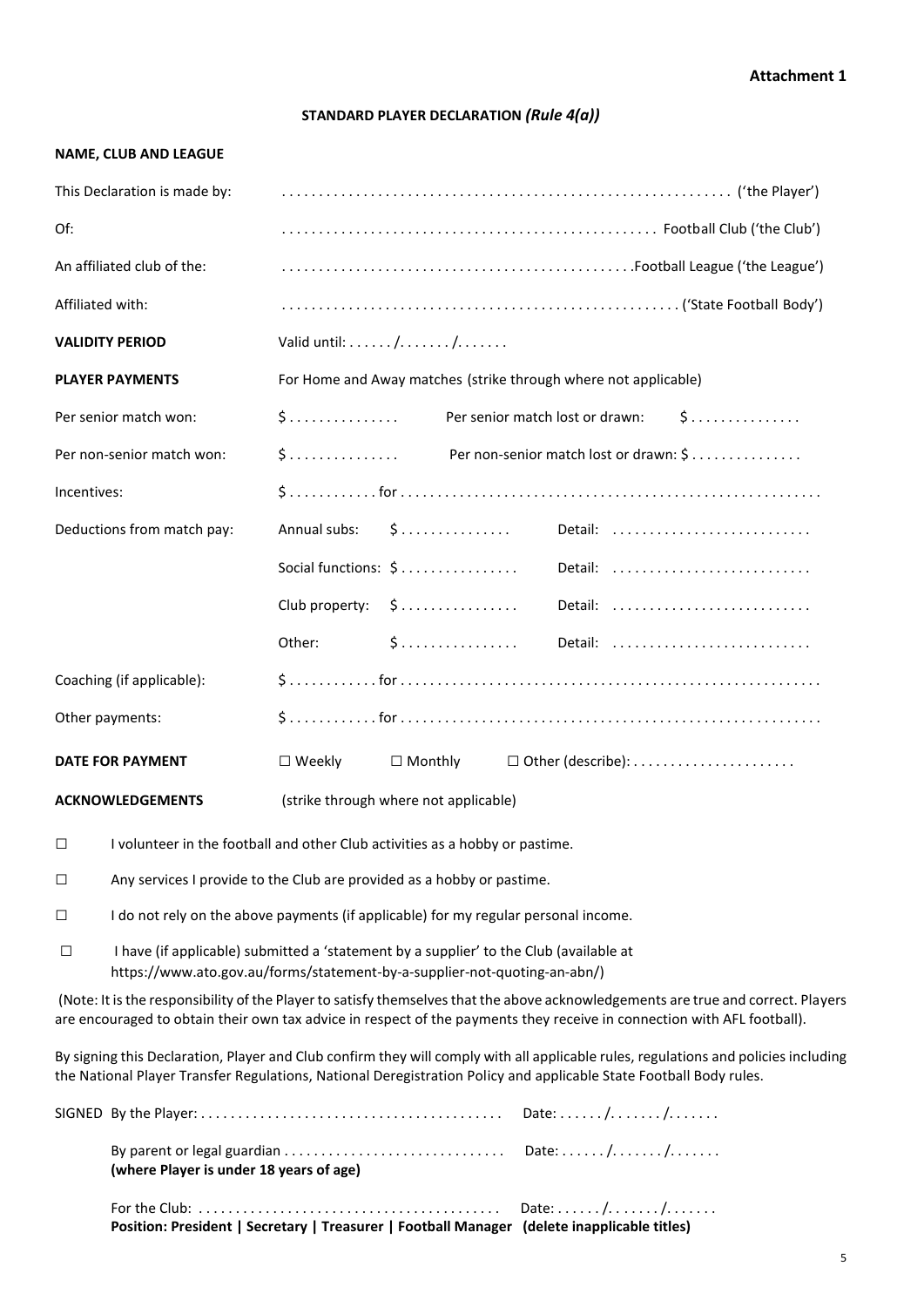To assist with allocating the appropriate player points under the Player Points system, Players that are requiring a transfer to this club are required to tick the box if answering yes to the following questions:

In the previous season at the players former club, did the player



Finish top 5 at the former clubs Best and Fairest in the Senior Competition



Represent the VAFA in their Premier A Representative Team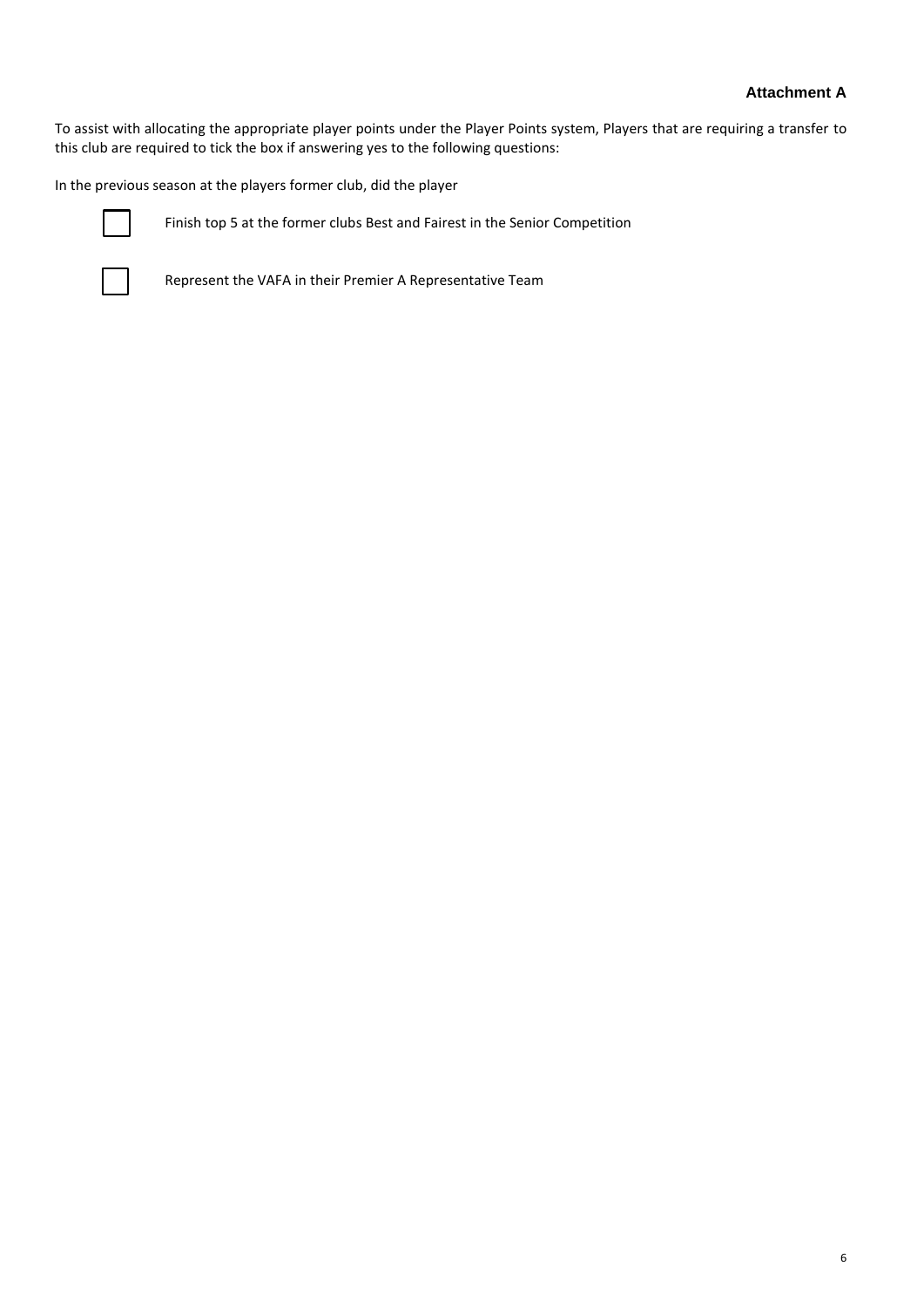## **(***Insert Name* **) FOOTBALL CLUB - PLAYER PAYMENTS** *(Rule 4(c) & (d))*

|                  |         |                |                 |         | ZUZA FLATLIN FATIVILINTS - BODOLT / TIINAL DLCLAINATION |                 |                   |              |                                                   |
|------------------|---------|----------------|-----------------|---------|---------------------------------------------------------|-----------------|-------------------|--------------|---------------------------------------------------|
|                  |         |                |                 |         |                                                         |                 | <b>NON SENIOR</b> |              | <b>TOTAL</b>                                      |
| <b>PLAYERS</b>   |         | <b>SENIORS</b> |                 |         |                                                         |                 |                   | <b>MATCH</b> |                                                   |
|                  | Surname | First name     | No. Of<br>Games | Rate \$ | Amount<br>$\boldsymbol{\zeta}$                          | No. Of<br>Games | Rate \$           | Amount<br>\$ | <b>PAYMENTS</b><br>$\boldsymbol{\dot{\varsigma}}$ |
| $\mathbf{1}$     |         |                |                 |         | \$0                                                     |                 |                   | \$0          | \$0                                               |
| $\overline{2}$   |         |                |                 |         | \$0                                                     |                 |                   | \$0          | \$0                                               |
| 3                |         |                |                 |         | \$0                                                     |                 |                   | \$0          | \$0                                               |
| $\pmb{4}$        |         |                |                 |         | \$0                                                     |                 |                   | \$0          | \$0                                               |
| 5                |         |                |                 |         | \$0                                                     |                 |                   | \$0          | \$0                                               |
| 6                |         |                |                 |         | \$0                                                     |                 |                   | \$0          | \$0\$                                             |
| $\overline{7}$   |         |                |                 |         | \$0                                                     |                 |                   | \$0          | \$0                                               |
| 8                |         |                |                 |         | \$0                                                     |                 |                   | \$0          | \$0                                               |
| $\boldsymbol{9}$ |         |                |                 |         | \$0                                                     |                 |                   | \$0          | \$0                                               |
| 10               |         |                |                 |         | \$0                                                     |                 |                   | \$0          | \$0                                               |
| 11               |         |                |                 |         | \$0                                                     |                 |                   | \$0          | \$0                                               |
| 12               |         |                |                 |         | \$0                                                     |                 |                   | \$0          | \$0                                               |
| 13               |         |                |                 |         | \$0                                                     |                 |                   | \$0          | \$0                                               |
| 14               |         |                |                 |         | \$0                                                     |                 |                   | \$0          | \$0                                               |
| 15               |         |                |                 |         | \$0                                                     |                 |                   | \$0          | \$0                                               |
| 16               |         |                |                 |         | \$0                                                     |                 |                   | \$0          | \$0                                               |
| 17               |         |                |                 |         | \$0                                                     |                 |                   | \$0          | \$0                                               |
| 18               |         |                |                 |         | \$0                                                     |                 |                   | \$0          | \$0                                               |
| 19               |         |                |                 |         | \$0                                                     |                 |                   | \$0          | \$0                                               |
| 20               |         |                |                 |         | \$0                                                     |                 |                   | \$0          | \$0                                               |
| 21               |         |                |                 |         | \$0                                                     |                 |                   | \$0          | \$0                                               |
| 22               |         |                |                 |         | \$0                                                     |                 |                   | \$0          | \$0                                               |
| 23               |         |                |                 |         | \$0                                                     |                 |                   | \$0          | \$0                                               |
| 24               |         |                |                 |         | \$0                                                     |                 |                   | \$0          | \$0                                               |
| 25               |         |                |                 |         | \$0                                                     |                 |                   | \$0          | \$0                                               |
| 26               |         |                |                 |         | \$0                                                     |                 |                   | \$0          | \$0\$                                             |
| 27               |         |                |                 |         | \$0                                                     |                 |                   | \$0          | \$0                                               |
| 28               |         |                |                 |         | \$0                                                     |                 |                   | \$0          | \$0\$                                             |
| 29               |         |                |                 |         | \$0                                                     |                 |                   | \$0          | \$0                                               |
| 30               |         |                |                 |         | \$0                                                     |                 |                   | \$0          | \$0                                               |
| 31               |         |                |                 |         | \$0                                                     |                 |                   | \$0          | \$0                                               |
| 32               |         |                |                 |         | \$0                                                     |                 |                   | \$0          | \$0                                               |
| 33               |         |                |                 |         | \$0                                                     |                 |                   | \$0          | \$0                                               |
| 34               |         |                |                 |         | \$0                                                     |                 |                   | \$0          | \$0                                               |
| 35               |         |                |                 |         | \$0                                                     |                 |                   | \$0          | $$0$$                                             |
| 36               |         |                |                 |         | \$0                                                     |                 |                   | \$0          | \$0                                               |
| 37               |         |                |                 |         | \$0                                                     |                 |                   | \$0          | \$0\$                                             |
| 38               |         |                |                 |         | \$0                                                     |                 |                   | \$0          | \$0                                               |
| 39               |         |                |                 |         | \$0                                                     |                 |                   | \$0          | \$0                                               |
| 40               |         |                |                 |         | \$0                                                     |                 |                   | \$0          | \$0                                               |

202x PLAYER PAYMENTS - BUDGET / FINAL DECLARATION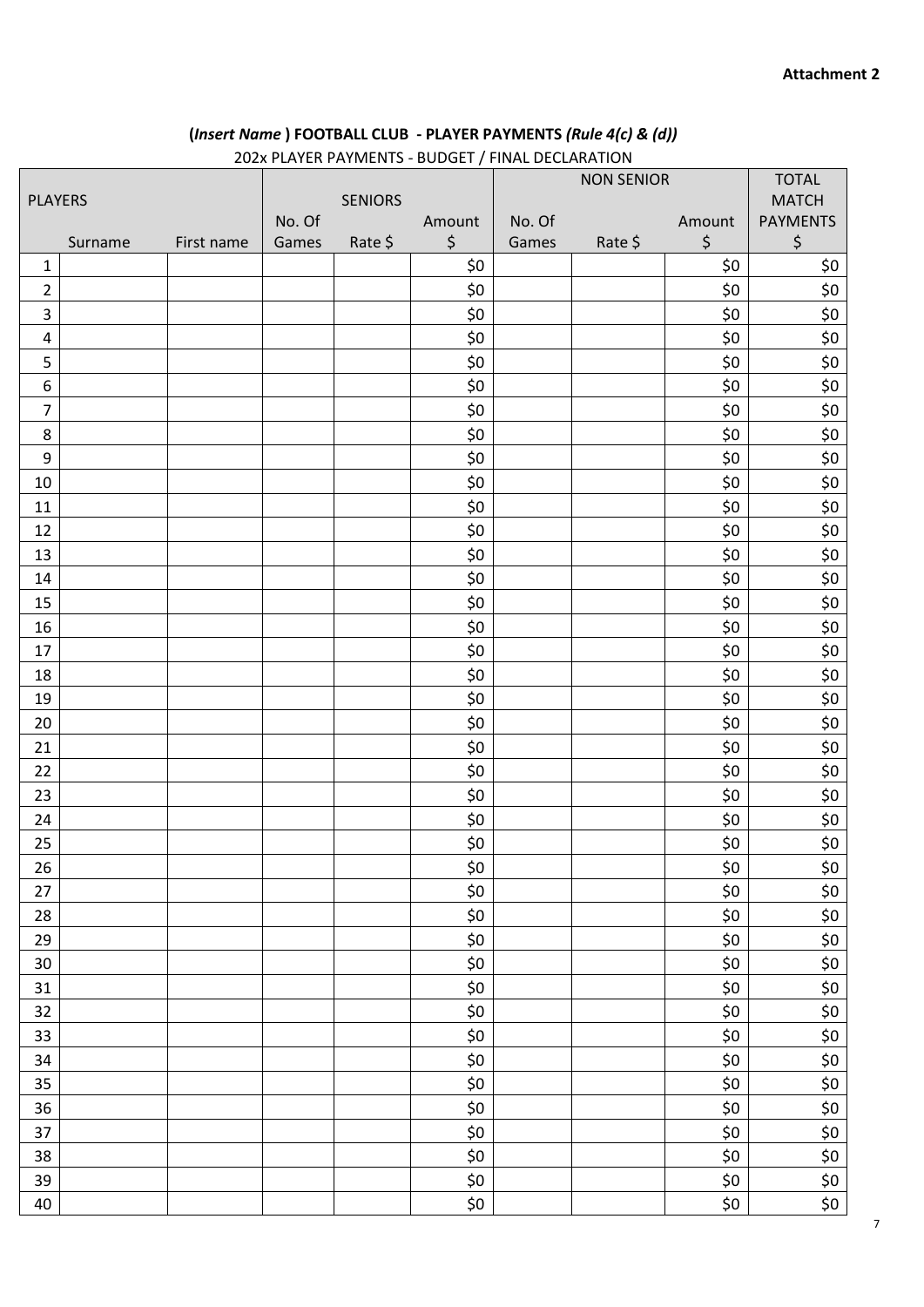|              | <b>SENIORS</b> |         |        | <b>NON SENIOR</b> |         |        |                       |
|--------------|----------------|---------|--------|-------------------|---------|--------|-----------------------|
| Match Awards | No. Of Games   | Rate \$ | Amount | No. Of<br>Games   | Rate \$ | Amount | <b>TOTAL PAYMENTS</b> |
| Cash         |                |         | \$0    |                   |         | \$0    | \$0                   |
| Non Cash     |                |         | \$0    |                   |         | \$0    | \$0                   |

| <b>Other Player Payments</b> |                              |  |                                                                           |          |  |
|------------------------------|------------------------------|--|---------------------------------------------------------------------------|----------|--|
|                              | <b>First Name</b><br>Surname |  | Detail of other Player Payments (e.g. incentives for best and<br>fairest) | AMOUNT\$ |  |
|                              |                              |  |                                                                           |          |  |
|                              |                              |  |                                                                           |          |  |
| ำ                            |                              |  |                                                                           |          |  |
| 4                            |                              |  |                                                                           |          |  |
|                              |                              |  |                                                                           |          |  |

| Any other payments to a Player (or their Associates) in respect of coaching, employment, provision<br>of services or otherwise. |         |                   |                               |          |  |
|---------------------------------------------------------------------------------------------------------------------------------|---------|-------------------|-------------------------------|----------|--|
|                                                                                                                                 |         |                   |                               | AMOUNT\$ |  |
|                                                                                                                                 | Surname | <b>First Name</b> | <b>Detail of Arrangements</b> |          |  |
|                                                                                                                                 |         |                   |                               |          |  |
|                                                                                                                                 |         |                   |                               |          |  |
|                                                                                                                                 |         |                   |                               |          |  |
| 4                                                                                                                               |         |                   |                               |          |  |
|                                                                                                                                 |         |                   |                               |          |  |

Detail of arrangements to be attached as necessary and consistent with Rule 4 (c)(i)(C) and Rule 4(d)(i)(D)

| TOTAL PLAYER<br>PAYMENTS S |  |
|----------------------------|--|
| Ś                          |  |

Notes:

- 1. Where a Player may be on a different rate for win/loss, please enter that Player's details on separate lines.
- 2. A Club should detail all Player Payments, and advise if they believe that any discount or exemptions apply under the Guidelines or any rulings under Rule 8.

We hereby verify that this is an accurate summary of the **Budget / Final Declaration** (delete as relevant) of Player Payments given or applied by a Club or Associate of the Club in the Season in respect of Players of the Club and Associates of the Players.

\_\_\_\_\_\_\_\_\_\_\_\_\_\_\_\_\_\_\_\_\_\_\_\_ ../../20xx \_\_\_\_\_\_\_\_\_\_\_\_\_\_\_\_\_\_\_\_\_\_\_\_\_\_\_\_\_\_ ../../20xx

President **Network Secretary/ Treasurer / Football Manager (delete as relevant)**